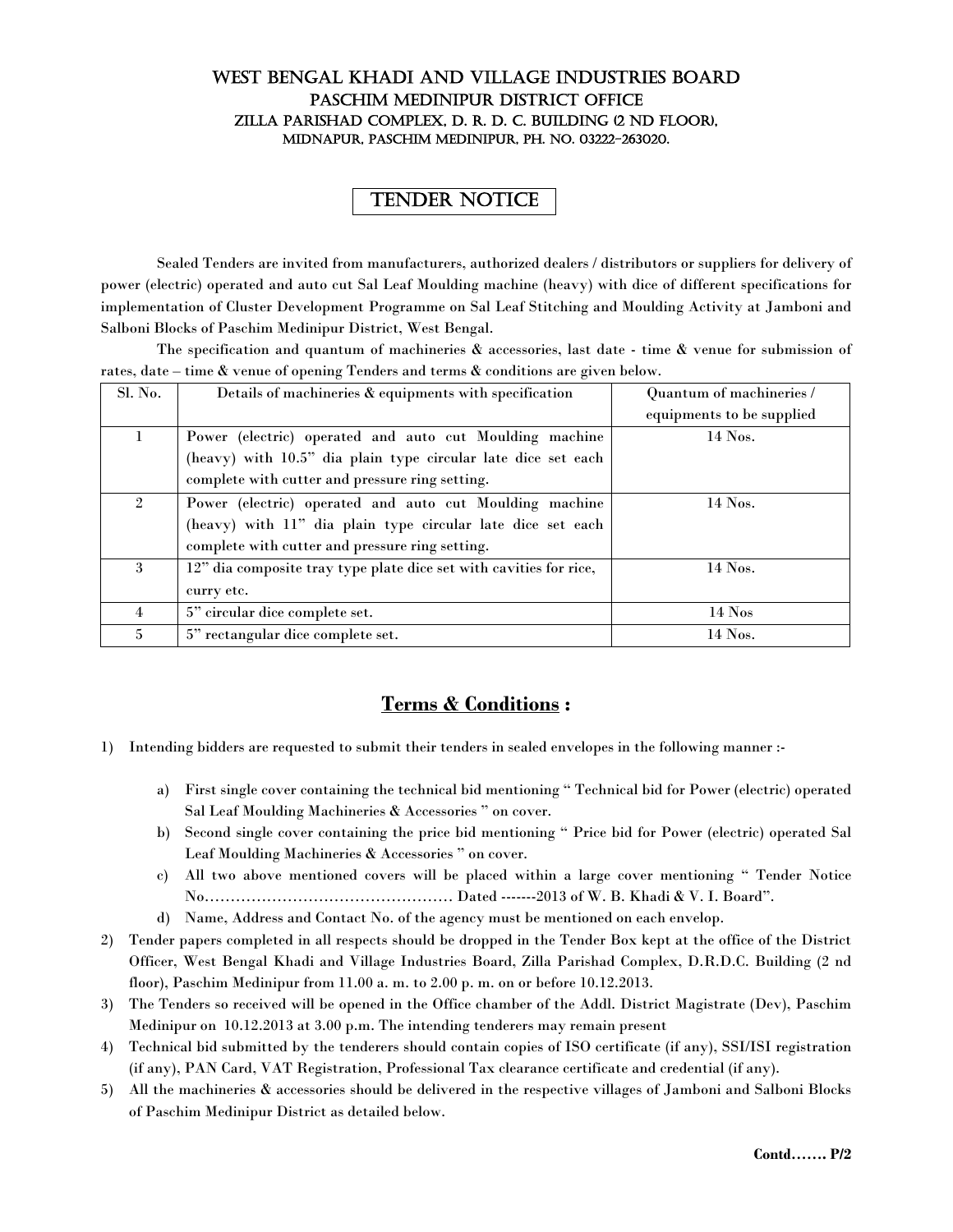| Sl. No.        | Name of the Machineries / Accessories | No. of machines to be delivered in different villages of |                |               |                |
|----------------|---------------------------------------|----------------------------------------------------------|----------------|---------------|----------------|
|                |                                       | <b>Jamboni and Salboni Blocks</b>                        |                |               |                |
|                |                                       | Jamboni Block                                            |                | Salboni Block |                |
|                |                                       | Vill. -                                                  | Vill. -        | Vill. -       | Vill. -        |
|                |                                       | Ranipal                                                  | Beldangri      | Bhuglusole    | Koniary        |
|                | Moulding Machine with 10.5" dia dice  | 4                                                        | 4              | 4             | $\mathfrak{2}$ |
|                | set                                   |                                                          |                |               |                |
| $\mathfrak{2}$ | Moulding Machine with 11" dia dice    | 4                                                        | 4              | 4             | $\overline{2}$ |
|                | set                                   |                                                          |                |               |                |
| 3              | 12" dia composite tray type dice set  | 4                                                        | 4              | 4             | $\mathfrak{2}$ |
| 4              | 5" circular dice complete set.        | 4                                                        | 4              | 4             | $\mathfrak{2}$ |
|                |                                       |                                                          |                |               |                |
| $\mathbf{5}$   | 5" rectangular dice complete set.     | 4                                                        | $\overline{4}$ | 4             | $\mathfrak{2}$ |

6) Financial bid of machines with complete set should be framed including all Taxes / VAT, cost of carrying, fittings, installation and trial run cum demonstration.

7) Financial bid should contain onsite warranty coverage, if offered by the manufacturing company, from the date of delivery.

8) The supplier should ensure the machines of updated model, best service and maintenance facility.

9) Delivery Order will be issued to the successful Bidder after getting necessary approval of the appropriate authority.

10) The appropriate authority has the right to cancel any or all the Tender/s assigning any reason thereof.

11) The rate to be offered in Tender should be valid up to 31.3.2013.

 $Sd$ ./-

 District Officer-In-Charge, W.B.Khadi & V.I.Board, Paschim Medinipur District Office.

Memo No. 166 (12)/KB/ DO/MDP(W)/ STATE PLAN FUND/ 12 - 13 Date 25.11.2013

Copy forwarded for information with request to make necessary arrangement for displaying the Tender Notice in their notice board for wide publicity.

- 1. The Chief Executive Officer, W.B.Khadi & V.I.Board, Kol. 1.
- 2. The Addl. District Magistrate (Dev), Paschim Medinipur.
- 3. The Secretary, Paschim Medinipur Zilla Parishad.
- 4. The S. D. O, Medinipur Sadar, Paschim Medinipur.
- 5. The S. D. O, Jhargram, Paschim Medinipur.
- 6. The General Manager, D I C, Paschim Medinipur.
- 7. The Asst. Gen. Manager, NABARD, Paschim Medinipur.
- 8. The Lead Dist. Manager, U B I, Paschim Medinipur.
- 9. The B D O, Jamboni Block, Paschim Medinipur.
- 10. The B D O, Salboni Block, Paschim Medinipur.
- 11. Notice board.

 Sd./- District Officer-In-Charge, Paschim Medinipur.  **Contd………P / 3**